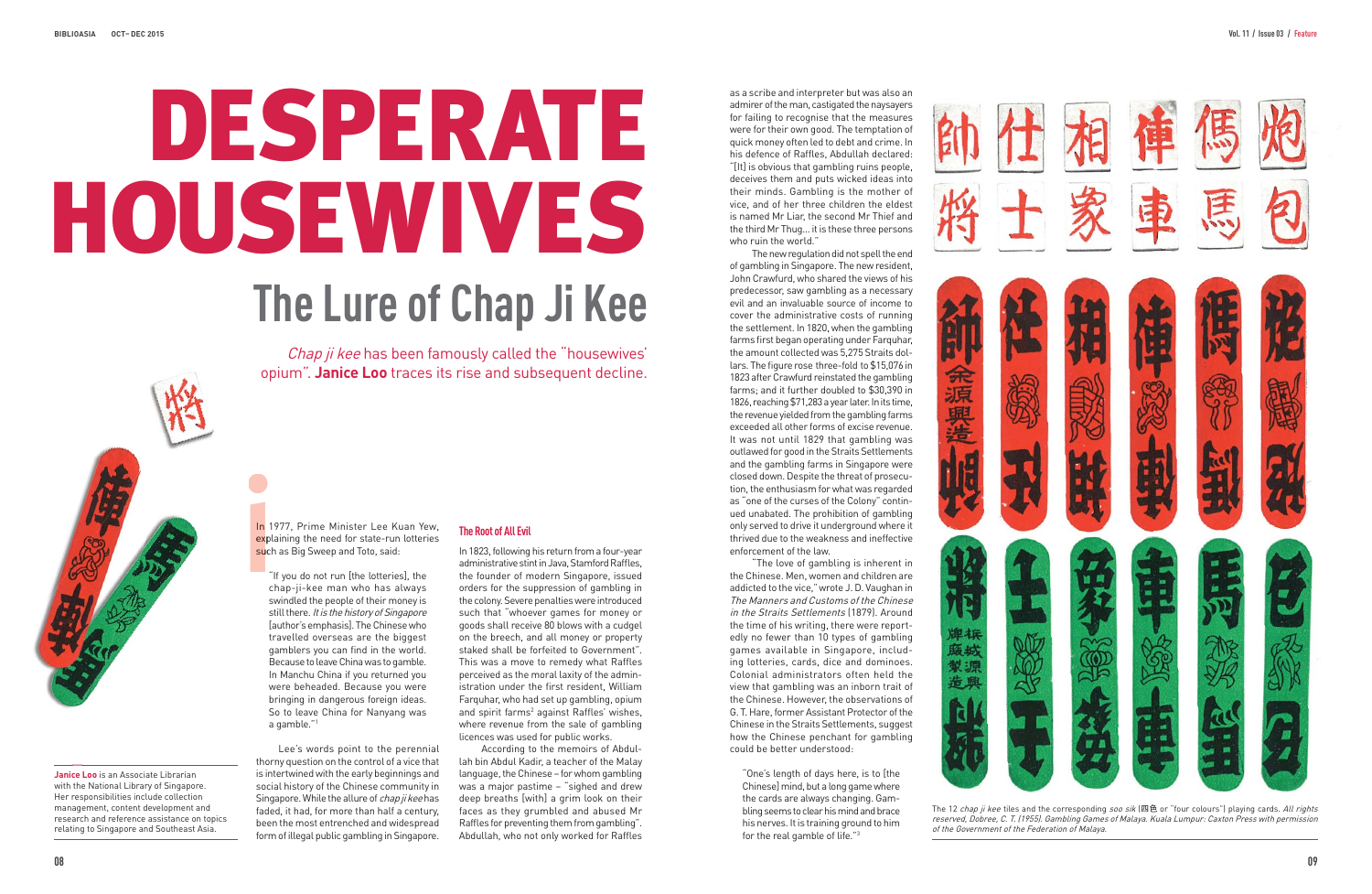The socio-economic circumstances of immigrant life inadvertently conditioned the propensity of the Chinese to gamble. Fleeing poverty and unrest in their homeland in the 19th century, Chinese immigrants arrived by the boatloads, swelling the ranks of unskilled labourers in Singapore. In his study on Chinese rickshaw coolies, James Warren asserts that gambling "was an inevitable fact of life in a migrant community bereft of family life [and] comprised largely of restless adult men with time on their hands and money to burn". With few options for wholesome recreational activities, gambling went hand-in-hand with drinking, opium smoking and prostitution – the "four evils" – as the main sources of entertainment and escape from the drudgery of everyday life for these men. Earning a pittance for back-breaking work with little rest, they nevertheless dreamt of returning to China with a fortune; the hope of winning a game or lottery was a psychological balm that made their grim existence more bearable.

It was only a matter of time before the gambling habit exacted its price. Having squandered their hard-earned money, the men borrowed heavily from their employers to feed their gambling addiction. Mired in debt, they invariably pledged to continue working for their creditors until the sum was paid up. Without personal savings, it was impossible for sons, brothers and husbands to fulfil their moral duty of providing for their dependants back home, and this failure became the cause of untold family strife and tragedy. It was no surprise that, when driven to desperation, many resorted to theft, violence and crime, and when all was lost, suicide.

### **The Brains Behind the Business**

Writing at the end of the 19th century, Hare likened gambling in Singapore to epidemics that "break in waves from time to time over the surface of Chinese life, carrying trouble and distress with it . . ." He thought it expedient to document the latest fever among the immigrant and Straits Chinese over a new form of gambling called *chap ji kee* "before it passes away out of men's minds and becomes one of the dead ghosts of a forgotten past..." Chap ji kee is Hokkien for 12 Cards (Shi er zi: 十二支) where *chap ji* means "12" and kee refers to the card. While its origins can be traced to the game of Chinese cards popular in the southern Chinese province of Fujian, the evolution of *chap ji kee* into a large-scale underground lottery in Singapore was an innovation that Hare attributes to Peranakan or Straits Chinese women (nonyas)<sup>4</sup>. According to him, chap ji kee was first played in Johor before catching on in Singapore in 1893; it



was suppressed only three years later when the authorities began stamping it out.

> Chap ji kee involved betting on six red and six black playing pieces in a game of Chinese chess. The red pieces were engraved with the Chinese characters 帅 (field marshall), 仕 (prime minister), 相 (minister), 车 (chariot), 马 (horse) and 炮 (cannon), while the black pieces consisted of the characters 将 (general), 士 (scholar) , 象 (elephant), 车 (chariot), 马 (horse) and 炮 (cannon). The lottery was initially played with a table or board on which the above 12 Chinese characters were inscribed. At

the start of each round, the chap ji kee promoter would pick a card from a bag containing 12 cards – each marked with one of the Chinese characters – and place the chosen card into a small wooden box. The players were then invited to bet on a character of their choice. Once that was done, the promoter would open the box to reveal the winning character. The odds of striking were 1 to 12 and the lucky punter would walk away with a tenfold return on the wager. This mode of play was known as chap ji kee panjang.

**(Far left)** A group of Chinese men gambling in the 1880s. Gambling was a principal vice of the migrant Chinese community in the Straits Settlements. Courtesy of National Archives of **Singapore** 

The game operated in the manner outlined (see text box on facing page) until 1894 when, as Hare claims, it became much altered by the nonyas who had emerged as its chief organisers and top patrons. As the popularity of the game grew, chap ji kee was modified in order to evade detection by the authorities and to make it difficult to prosecute the offenders. To circumvent the law, the promoter would engage a number of collectors who went from door to door taking bets from private homes, thus obviating the need for punters to gather in one place to stake their money in person. To avoid being caught with evidence of the lottery on their bodies, collectors rarely carried the chap ji kee cards with them and further devised their own cryptic notations to keep track of the various accounts. For example, the value of 10 cents was denoted by a circle, and a dollar by a cross inside a circle. These symbols were combined or doubled to represent higher values. Likewise, chap ji kee characters were represented in a variety of ways such as written and pictorial symbols, strings of beads, numerals – even the number of spots on a certain type of handkerchief carried by nonya ladies could surreptitiously function as a code.

The success of the *chap ji kee* lottery spawned a franchise of sorts. Enticed by the lure of easy money, enterprising individuals opened sub-agencies or branch firms, declaring the same winning number announced by the main syndicate. Unlike the principal *chap ji kee*, the sub-agency was open to the general public and run by men as well as women. In time, an elaborate threetier system of promoters, sub-promoters and collectors was established.

#### **The Modus Operandi**

Over time, chap ji kee further evolved to attract a wider audience: the Chinese characters were replaced by the numbers 1 to 12, ensuring that even the illiterate could play, and instead of betting on a single character, punters would stake their money



After gathering the bets, the collectors would assemble for the drawing of the lottery at a place and time decided in advance by the promoter. Houses that afforded some means of quick escape through a backdoor or over the roofs of neighbouring houses onto the streets were usually selected as the venue. With informants hired to keep a lookout for the police, the game would only commence after the front entrance had been secured and the whole party ensconced in a room upstairs or on the ground floor at the back of the house. The packets containing the stakes and betting memoranda would be laid on a table in front of the promoter, who would proceed to announce the winning character from the selected card. The group quickly dispersed once the winnings were paid out.

The role of collector was greatly sought-after for the steady income it brought; collectors typically earned a 10 percent commission on every winning stake. Profit margins were high as some lotteries did not restrict the amounts staked. It helped of course that the clientele comprised mainly affluent Straits Chinese ladies with ample leisure time and money to spare. Their healthy appetite for gambling came

# **How Chap Ji Kee was Traditionally Played**

**(Left)** Straits Chinese ladies, known as nonyas, were avid chap ji kee players. Boden-Kloss Collection, courtesy of National Archives of Singapore.

A \$1 "Syonan Shoken" lottery ticket issued by the Japanese military government during the Japanese Occupation (1942–45). The Japanese encouraged gambling in Singapore, and gambling dens were often set up along the streets. Courtesy of the National Museum of Singapore, National Heritage Board.

to public attention in several notable police court cases: in 1909, for instance, when 11 nonyas were arrested in a house on Tank Road for playing *chap ji kee*, the magistrate – who felt that the maximum fine of \$25 was grossly inadequate as punishment – sagely advised their husbands to let the women be imprisoned for two weeks instead of paying a fine. In another interesting case, the wife of a wealthy Chinese gentleman pawned her jewellery to settle a \$50,000 *chap ji kee* debt – a sizable fortune even by today's standards – and had them replaced with cheap imitations.